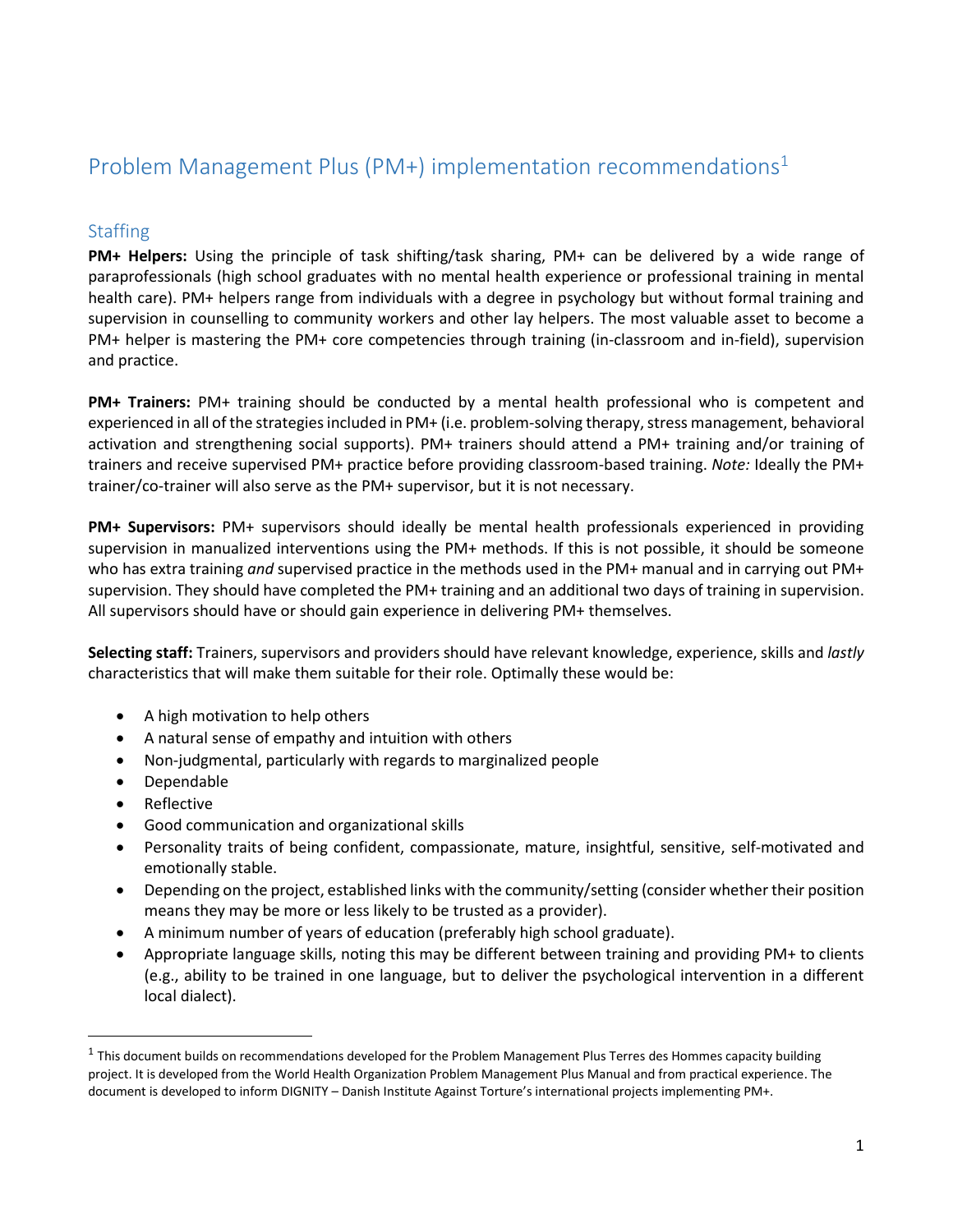To ensure all of the above, it is recommended both to look at CV's and to carry out interviews before selecting staff to train in PM+.

#### **Training**

**PM+ Classroom Training:** Classroom training should be 80 hours (10 full days) for non-mental health practitioners and minimum 40 hours (5 full days) for mental health professionals depending on skill levels. Following the training it is advised to do a 3-5-day refresher training 3 months after the initial training. Ideally there should always be two PM+ trainers conducting the training and no more than 10 trainees per trainer.

**In-field training:** Following classroom training, at least two clients should be seen for five sessions (i.e. 15 hours) of supervised practice of PM+. The five sessions should occur weekly but may occur over a two-week period (minimum). The in-field practice sessions should happen with clients with less severe presentations (e.g. not with severe depression) and under close supervision (1–2 supervision sessions per week).

Certificates of attendance can be handed out after having completed both the classroom and in-field training (80 hours of training; 15 hours of practice with min. two clients + min. 10 hours of supervision).

#### Supervision

Routine supervision (weekly or fortnightly, depending on skill levels of the helpers) should occur after training. The frequency of *routine* supervision (e.g. weekly or fortnightly) depends on the skill levels of the helpers, which may change over the course of time. A limitation of six helpers per group receiving group supervision for two hours per week is a good model. It is recommended to have a supervisor on ground but supervision could also be conducted online.

The supervisors, who should be mental health professionals, should also receive routine supervision. Their supervision should occur fortnightly for two hours, ideally conducted by their PM+ trainers. It is important to allocate mental health professionals on an organizational level to ensure the overall supervision process and to engage in any issues of the implementation (i.e. confidentiality, ethical issues).

Ideally PM+ trainers from the organizational level will train and supervise local PM+ supervisors, who will then supervise local PM+ helpers. Over time as the local supervisors improve their skills and maybe become PM+ trainers themselves, the initial PM+ trainers could withdraw from their role, increasing the sustainability of the project.

## Adaptation

Apart for translation into local language other adaptations to the local context could be considered such as local expressions or metaphors, relevant socio-cultural differences, differences in health structure, pictures and images in the PM+ manual etc. This could be done through adaptation workshops with local stakeholders and pilot testing.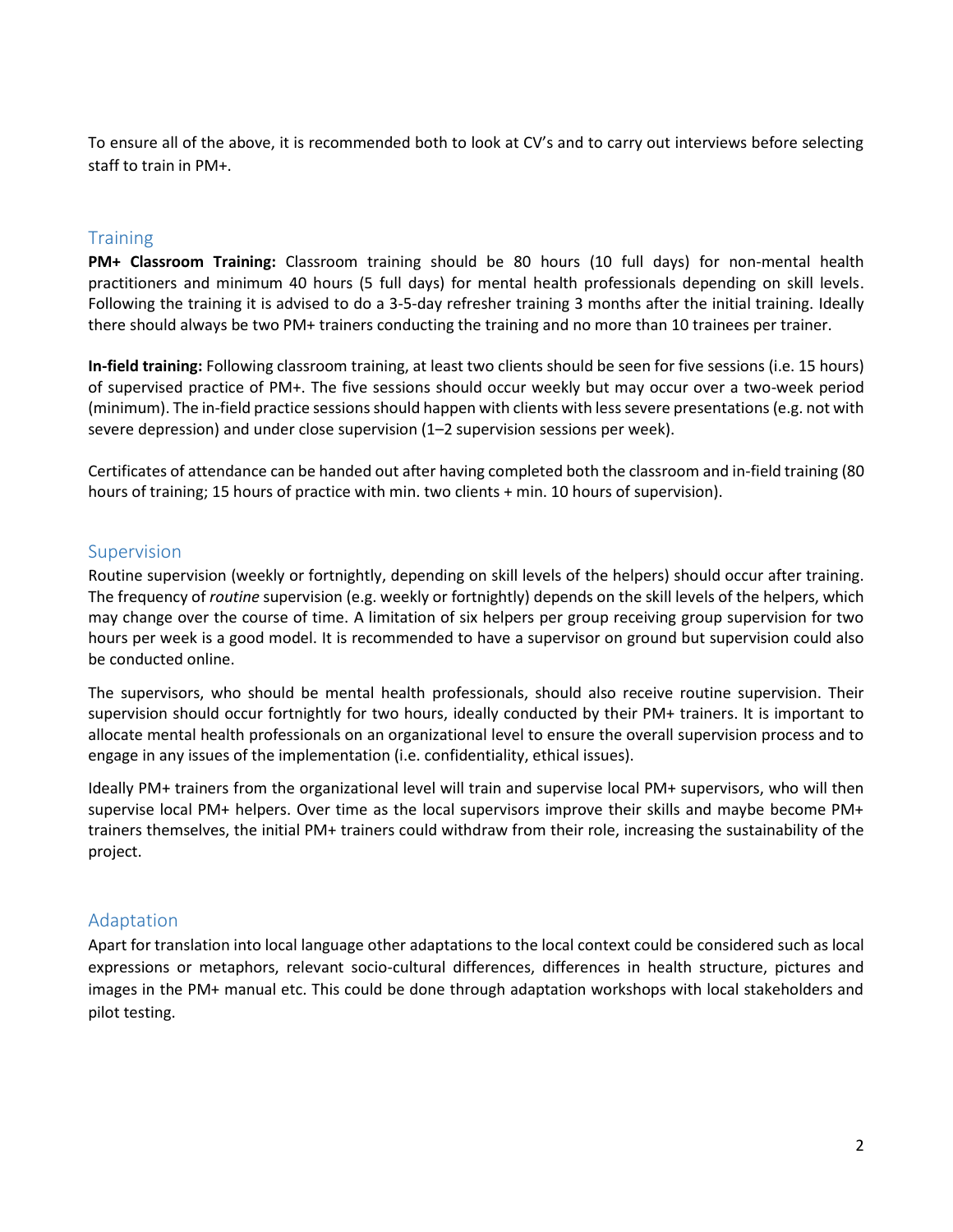## Referral system

**Referral to PM+:** Before training staff, it is important to have a referral system in place. It should be considered to conduct awareness campaigns in the community and to include primary health care staff and other stakeholders such as religious leaders in the (shorter) PM+ training. This is to ensure that referrals to PM+ helpers are happening both from the community incl. community leaders and the primary health structures. A study on help seeking behavior could be conducted to inform the decision on who should be trained in PM+.

**Referral to specialized care:** It is equally important to identify who clients in need of specialized care can be referred to in case of suicidal risk, severe symptoms of depression or other severe mental health disorders such as psychosis. Depending on the local context places for referral could be specialized hospitals or ngo's, that have mental health specialists such as psychologists, psychiatric nurses and mhGAP trained doctors.

**Referral to other:** In some cases, clients present with other health related issues or social problems such as protection risks that is better handled outside PM+. It is important to refer the client accordingly and it will then depend on the context weather or not the client can continue in the PM+ program.

## Data collection

PM+ helpers will fill assessment forms and therefore it is important to consider, where data and other confidential material will be stored. Ideally forms should be stored under lock and key immediately but alternatively the PM+ helpers can hand over the forms to their supervisors, when they see them for weekly supervision. The supervisors will then be responsible for storing the forms. In order to collect relevant data, all forms should eventually be collected and data should be entered in an excel data sheet. Storage of hard copies will differ depending on local laws but usually the forms should be kept for 5 years.

## **Sustainability**

It is recommended to consider sustainability when implementing PM+ and it should be considered, how the PM+ program might address gaps and eventually merge into the local health structure. Therefore, it is relevant to consider selecting staff that will be supported through the national government structure. Ideally storage of data and all other aspects of the program including supervision would then eventually be taken over by the national Ministry of Health (MoH).

## Costs

Overall costs will differ depending on the context of implementing PM+. The following is a (non-conclusive) list of things to consider regarding costs of implementation:

- Translation and adaptation of PM+ manual
- Printing of PM+ manual
- Training PM+ supervisors for two days
- Training PM+ helpers for 10 days (incl. printing copies for exercises etc.)
- Refresher training for three days (three months after the initial training)